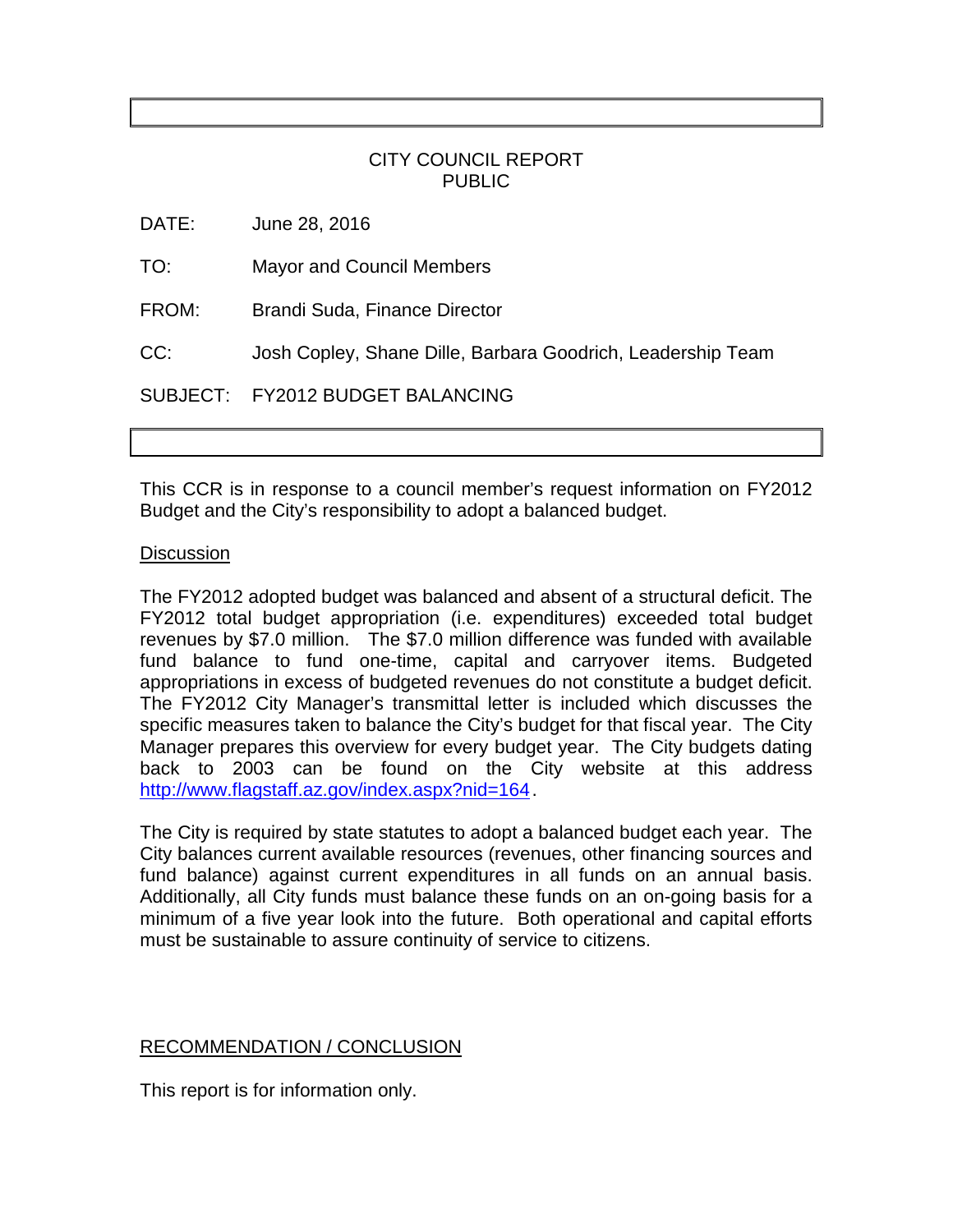

# **City of Flagstaff**

July 11, 2011

To the Honorable Flagstaff Mayor and Council,

How we spend the public's money is our most important business. With this letter, I am transmitting the Final Approved Budget for Fiscal Year 2012.

The past three fiscal years have been extremely difficult as we have watched resources shrink dramatically. The City has become far leaner with many sacrifices by city personnel and difficult decisions by the City Council. Despite this, Flagstaff service levels are nearly unchanged.

Fiscal Year 2012 represents one of the most difficult budgeting years I have faced. Not because of the dramatic cuts, but in the absolute unpredictability of our revenue sources. In our November Budget Retreat, I characterized our financial situation as being on the fulcrum of a teeter-totter. A number of our revenue sources have been trending upward. And equal number of revenue sources had been trending downward. It was uncertain where this would leave us. We did not have the 2010 Census numbers available to us when developing the Recommended Budget. Moreover, the State Budget was not adopted until April 1, 2011, after we had sent the April recommended budget to print for the April Council Retreat. Therefore, this transmittal letter will explain the evolution of the Final Adopted Budget with these component parts.

#### The Base Budget

The Flagstaff budget is divided into funds. Think of each fund as its own business but all part of a larger corporation (sort of a holding company model). The reason for this is that many revenue sources are restricted. For example, revenue from utilities can only be spent on expenditures related to utilities. Therefore, we put those revenues and expenditures in their own "fund." The General Fund is the fund with mostly unrestricted revenues primarily from taxes. The General Fund has many of our core functions and administrative overhead. These include Police, Fire, Parks, Recreation, Community Development, Courts, Finance, Human Resources, Information Technology, City Manager, etc. Here is a brief synopsis of some of our funds.

211 West Aspen Avenue, Flagstaff, Arizona 86001 Main & TDD (928) 774-5281, Arizona Relay 7-1-1, Fax (928) 779-7696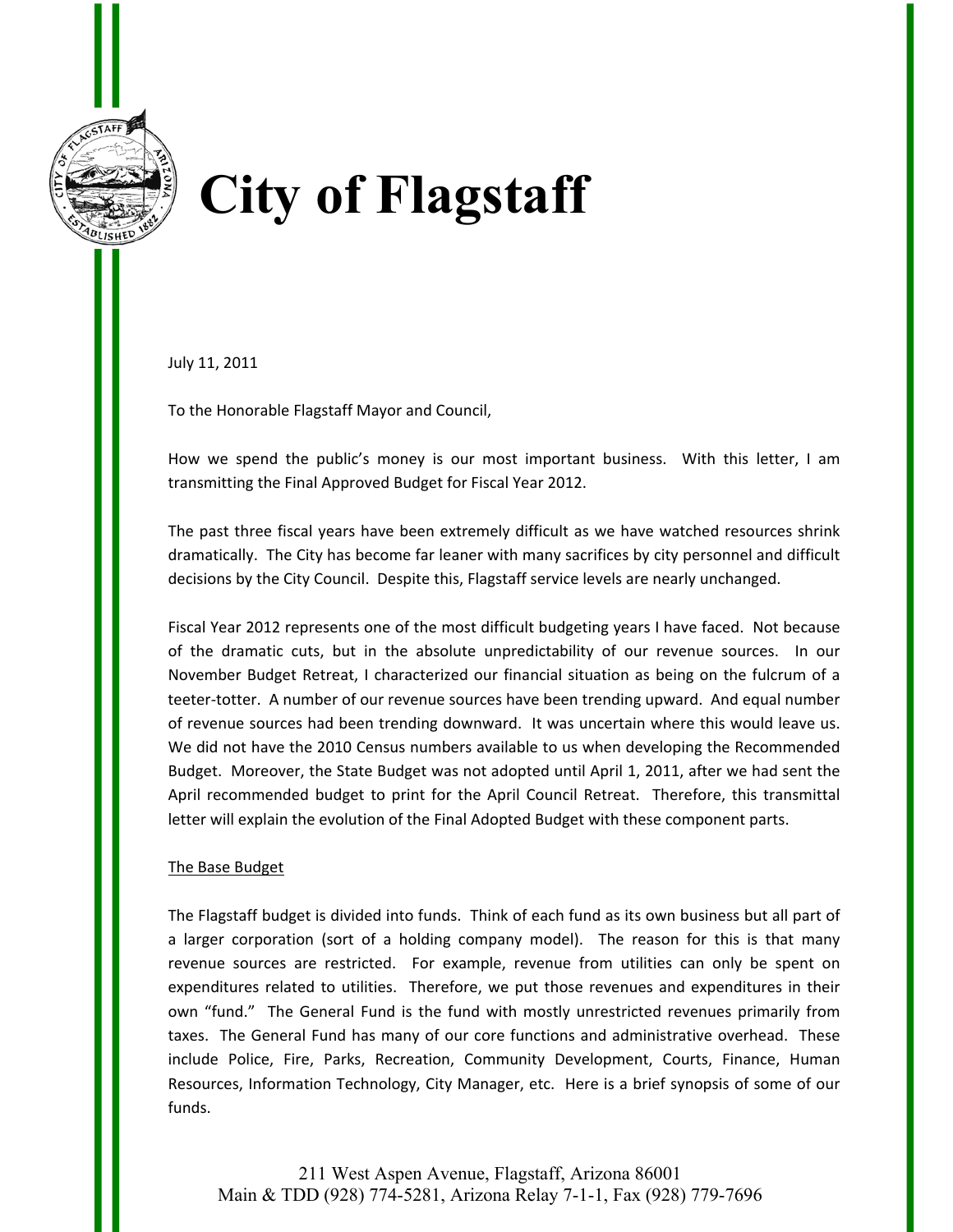The revenue sources for the Environmental Services Fund (Solid Waste and Sustainability and Environmental Management Section), Utilities Fund, Storm Water Fund, Bed Board and Beverage Funds are increasing. This breaks a downward trend from previous years. It also means that service levels associated with these funds will be holding steady or in some cases increasing. Examples of increases include:

Utilities – As a result of water and sewer utility rate increases that took effect January 1, the restoration of various maintenance and service programs is possible. These include: restoration of the Conservation Manager to a part-time basis and \$15,000 towards various conservation incentives; restoration of the meter replacement program; restoration of overtime budgets for our 24/7 operations; resumption of our infrastructure replacement program; and \$85,000 to pay for our share of the Arizona Department of Water Resources per the State Budget. The FY2012 budget also includes the elimination of the Project Manager position.

Environmental Services – This includes our Solid Waste program and our Sustainability and Environmental Management Section (SEMS). New services include: development of a wood pallet collection program; exploration of same day collection of trash and recycling; full year's operation of a fee-for-service glass collection service; as well as, money for a comprehensive Solid Waste Management Plan for the landfill. This study will include handling methane gas, alternative daily covers, etc.

BBB – Bed Board and Beverage revenue is earmarked into five different funds—Tourism/CVB, Economic Development, Beautification, Parks and Recreation, and Arts & Sciences. The BBB budget is predicting an approximate 8% increase in revenues versus the FY2011 Budget which translates into about a 1% over FY2011 estimates. This enables the substitution of a \$100,000 in marketing dollars that was originally earmarked from the Incentive Fund, to be paid for out of BBB revenues within the CVB portion. It also allows for the City to Fund Riordan Mansion at \$20,000 for another Fiscal Year from the Arts and Sciences portion of BBB. Community Investment (a section in Economic Vitality) is able to continue funding of Science Foundation, SEDI and ECONA in FY2012 as well as conduct its own retention, redevelopment and attraction programs.

The Capital Improvement Program (CIP) is not a fund, but a tracking mechanism of all our capital projects. The CIP will take another hit this year due to the continued reallocation of HURF funds by the State. Fortunately, the recently passed bond issue for streets and utility infrastructure maintenance and replacement will commence and we have several projects slated for FY2012. It is also important to note that due to a decrease in workload, the Capital Improvements delivery workgroup continued to make layoffs and did not fill vacancies.

The Library Fund is a complicated fund because it consists of revenue transferred from the General Fund to cover the City's portion of services, as well as revenue from property taxes collected in the County and transferred to the City to pay for County residents' use of Library facilities and libraries in the County. The revenue from property taxes will drop significantly in FY2012 due to a drop in real estate values. We are anticipating approximately a 10% drop in revenue to parallel a 10% decrease in property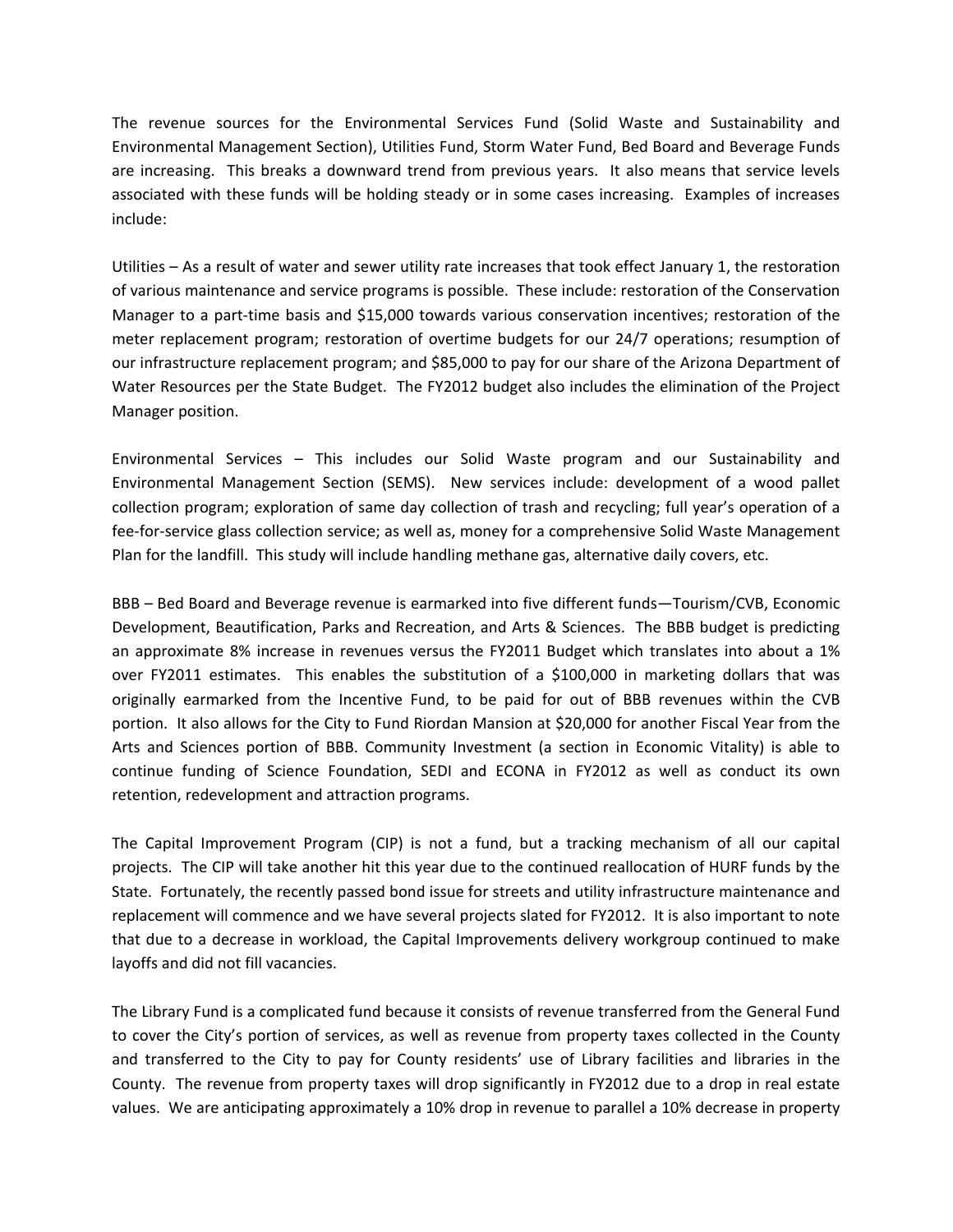values. Fortunately, this drop in revenue is mitigated by good planning. A drop was anticipated and therefore, 1) expenditures were not allowed to increase when revenues were increasing; and 2) additional reserves have been built up over time. So the Library Fund can absorb a 5% decrease in revenues without noticeably affecting services. The second 5% drop accessed reserves and the City continues planning for service decreases in FY2013.

The General Fund was far more complicated. Despite our principal revenue source, sales tax, trending upward at 1% versus this fiscal year, there was predicted a deficit in the General Fund of approximately \$1 million dollars. However, we also had \$1 million in carry-over money from FY 2010 that could have offset that deficit. This presented a policy choice: A) use the carry‐over and hold service levels relatively constant; or B) adjust expenditures to match ongoing revenues and use the one‐time dollars towards other purposes such as replenishing the General Fund Balance to 15%. Both had great merit, however, when we looked forward at future expenditures (rising health care and pension costs) and future revenue sources (grants expiring, future State deficits) our best prediction was further deficits; therefore, this budget addresses our current deficit immediately.

First, it is important to recognize, by self-imposed policy, we maintain a 15% Fund Balance in the General Fund. Fund Balance is a sort of savings or contingency account. Having a healthy savings account is critical to our bond rating. Having a good bond rating means we pay less in interest on our borrowing. In other words, we generally borrow our money for large projects through bonds. Outside agencies rate our credit worthiness based upon our financial health. One of the key components to that rating is how much money we have in our Fund Balance to make sure we can make the annual principal and interest payments to bond holders. Having a 15% Fund Balance is generally seen as a very good measure of credit worthiness. The Fund Balance also provides money in cases of emergencies, disaster, or significant recessions. The latter is the reason we reduced the General Fund Balance from 15% to 12% in FY2010. This provided \$500,000 a year for three years to offset some of the service and personnel impacts of the Great Recession. The third year of this program is FY2012. The use of Fund Balance dollars is one-time money (meaning, it does not come from a recurring source and once it is spent, it goes away unless a new source of revenue is available to replace it). Therefore, it was anticipated that in FY2013 we would need to restore that Fund Balance to 15%. [As an important side note, our Financial Advisor advised us in 2009 that reducing the fund balance from 15% to 12% would not affect our credit rating because we were still so much healthier than others during the recession]. Fortunately, or unfortunately, the last three years of revenue and expenditure reductions means restoring the fund balance to 15% is a smaller actual number. By the end of FY2012, the Fund Balance will be at 15%. Therefore, it is not necessary to redirect one time carryover dollars from FY2010 to return the Fund Balance to 15%

Before tackling the \$1 million deficit, it is important to know that our service levels are impacted by the numerous positions that were funded with one‐time money used in the FY2011 budget that expires for FY2012. These include (with their personnel status in parenthesis):

- 11 Fire positions (10 operational and one Wildland Specialist)
- A Call Taker for dispatch (vacant)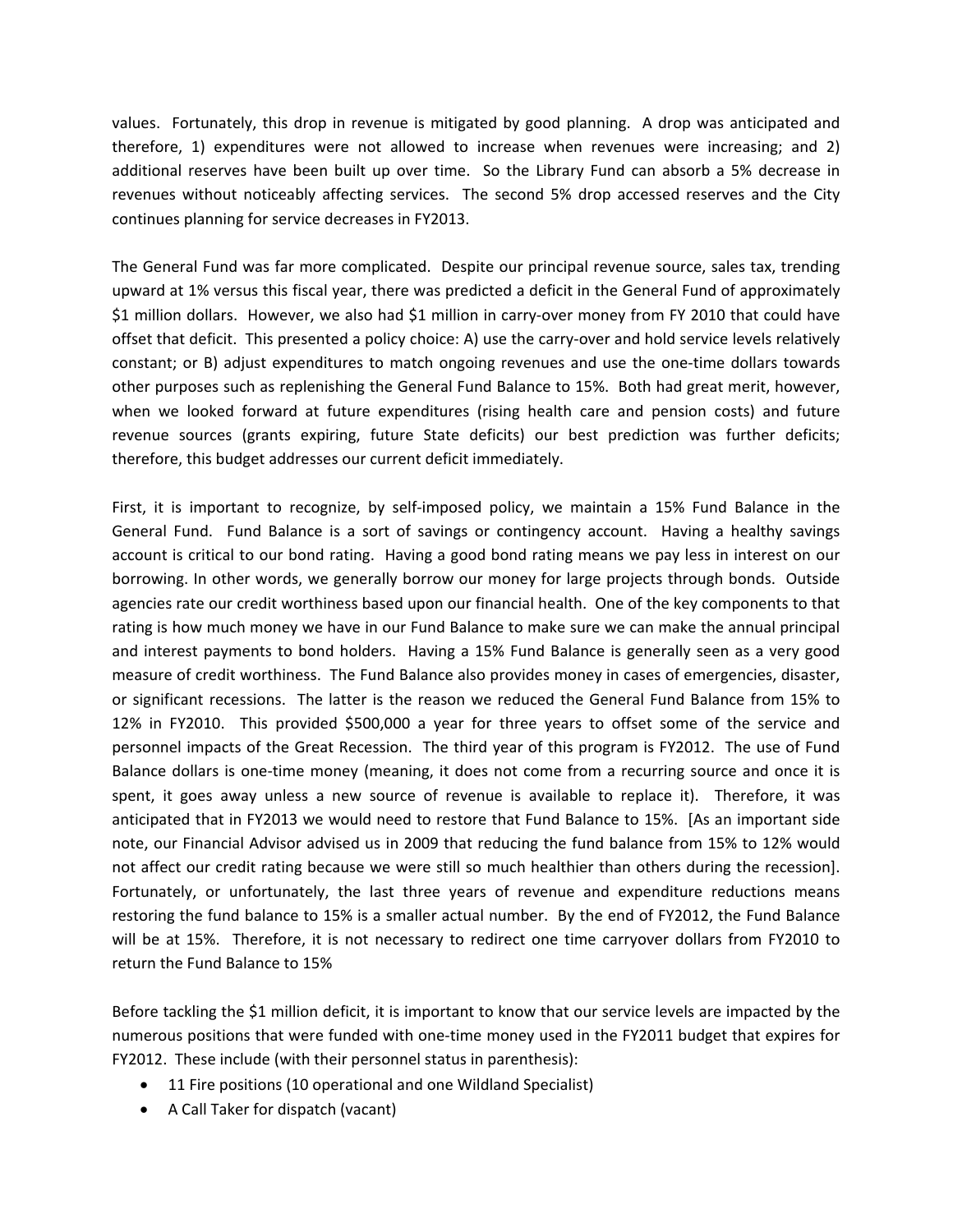- A Court Judicial Specialist (occupied)
- Reduction of a meter reader position (retiring)
- Assistant City Attorney (vacant)
- Code Enforcement Officer (occupied, but the supervisor position is vacant)
- Management Intern (occupied)
- Reduction of the Deputy City Clerk position 5 hours/week (occupied)

Additionally, Community Development has had numerous mid‐year staffing reductions due to reduced workload and/or capital funding:

- Building Plan Reviewer
- Engineering Inspector
- Capital Improvements Engineer
- Capital Project Manager

With these personnel reductions in mind, we tackled the General Fund. Dissecting the \$1,000,000 deficit for FY2012, our health care and pension contribution expenditures have increased approximately \$500,000. Revenue was also expected to decrease \$500,000 due to reduced revenue from State shared income tax. On the positive side, personnel costs (primarily associated with turnover in which the new employee was less expensive than the retiring or outgoing employee and lower workers compensation insurance rates) were reduced by \$450,000. This left a \$550,000 structural deficit. To mitigate the expenditures, we have reduced health benefits, used a premium holiday and instituted a \$20 per month employee fee on health insurance. In other words, the City would no longer pay 100% of an employee's (separate from an employee plus dependent arrangement) health insurance. This resulted in a \$250,000 decrease.

The remaining \$300,000 in cuts is the equivalent of about 1% cut from other divisions in the General Fund. With the exception of Fire and Courts, every division in the General Fund made some cuts— Community Development made more than one percent. The impact of this includes, but not limited to the following:

- Elimination of 2 police officers (vacant)
- Elimination of part time Real Estate Assistant (vacant)
- Reduction of an Administrative Assistant in prosecution from 0.75 FTE to 0.50FTE
- $\bullet$  \$30,000 from Recreation associated with Aquaplex utilities
- Many other cuts in contractual and commodities such as training and street sweeping.

Combined with the loss of one‐time funded positions, some of these cuts have a very serious impact on services. For Fire, of the 11 positions, we had three retirements and once vacancy. This leaves 7 unfunded positions. The Wildland Specialist is preserved for a year by shifting its costs to a grant. Of the remaining 6 positions, three are saved by reorganization and shifting of salary. This leaves three positions scheduled for lay‐off/elimination. The resulting change in service levels is a reduction from 6 engines and 1 rescue/engine (depending upon daily staff availability) in FY2011 to 6 engines and a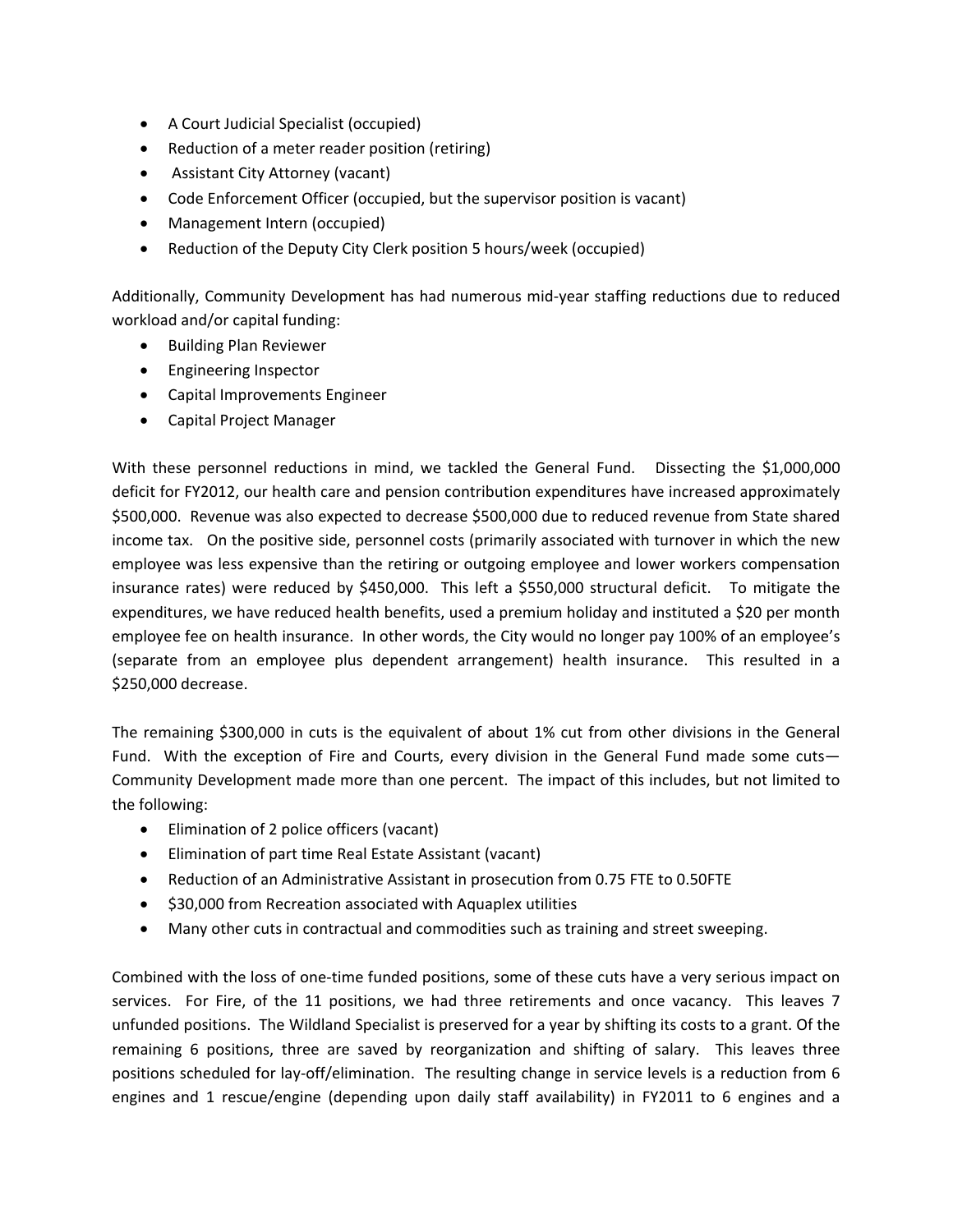rescue operated only 25% of the time. The reduction of two police officers would eliminate the DARE program. Elimination of the Court Judicial Specialist would delay when a person would get a hearing for a civil traffic violation, parking ticket and/or code violation. For these reasons, we are proposing the following:

- Use \$140,000 of the one-time dollars carried over from FY10 to preserve 2 of the positions in Fire. Additionally, reduce the number of scheduled leave slots in peak months. Combined, this would enable us to operate the rescue 24/7 365 days a year.
- Transfer one fire operations person to the Fire Marshall position to avoid a layoff.
- Use of \$10,000 in one-time money to preserve street sweeping downtown on a daily basis.
- Restore one of the police positions permanently with the institution of a Use Tax that Council consented to adopt.
- Use \$30,000 in on-going dollars from a reorganization of CD-positions to hire a part-time planning technician to assist with front desk activities and the installation of a new permit tracking software.

These would offset the cuts with the greatest service impacts but creates a \$150,000 structural deficit in FY13. It also does not address the reduced level of service in courts.

This leaves \$850,000 in one‐time money carried forward from FY2010. Council has allocated this money to prepare the organization for the future. It is broken down as follows:

- \$450,000 set-aside to fulfill the grant obligation of maintaining 6 police-officers for one full year after their grant expires. This will occur in mid FY2013 and carry through mid FY2014.
- \$70,000 to pay the General Fund's portion of increased utility costs over the next several years associated with the Power Purchase Agreement (PPA). If we can offset any expenses above anticipated electrical increases, this saves money immediately.
- $\bullet$  \$100,000 toward outside legal fees.
- \$100,000 toward facility improvements that were deferred during the recession;
- \$47,000 toward United Way and Rural Policy Institute to offset one-time funding that was set to expire in FY2012;
- \$10,000 toward Council Travel. Otherwise there is no budget for travel.
- \$3,000 for participation in community events such as Annual Chamber luncheon, annual economic forecast, Flagstaff Cultural Partners Viola awards, Back to Flagstaff and similar functions.
- \$5,000 toward the Regional Plan Community Advisory Committee meetings;
- \$8,000 toward the restoration of a 0.25 FTE in the City Attorney's office
- $\bullet$  \$10,000 toward the development of a Regional Plan
- $\bullet$  \$47,000 toward the City's share of Auto Park taxes.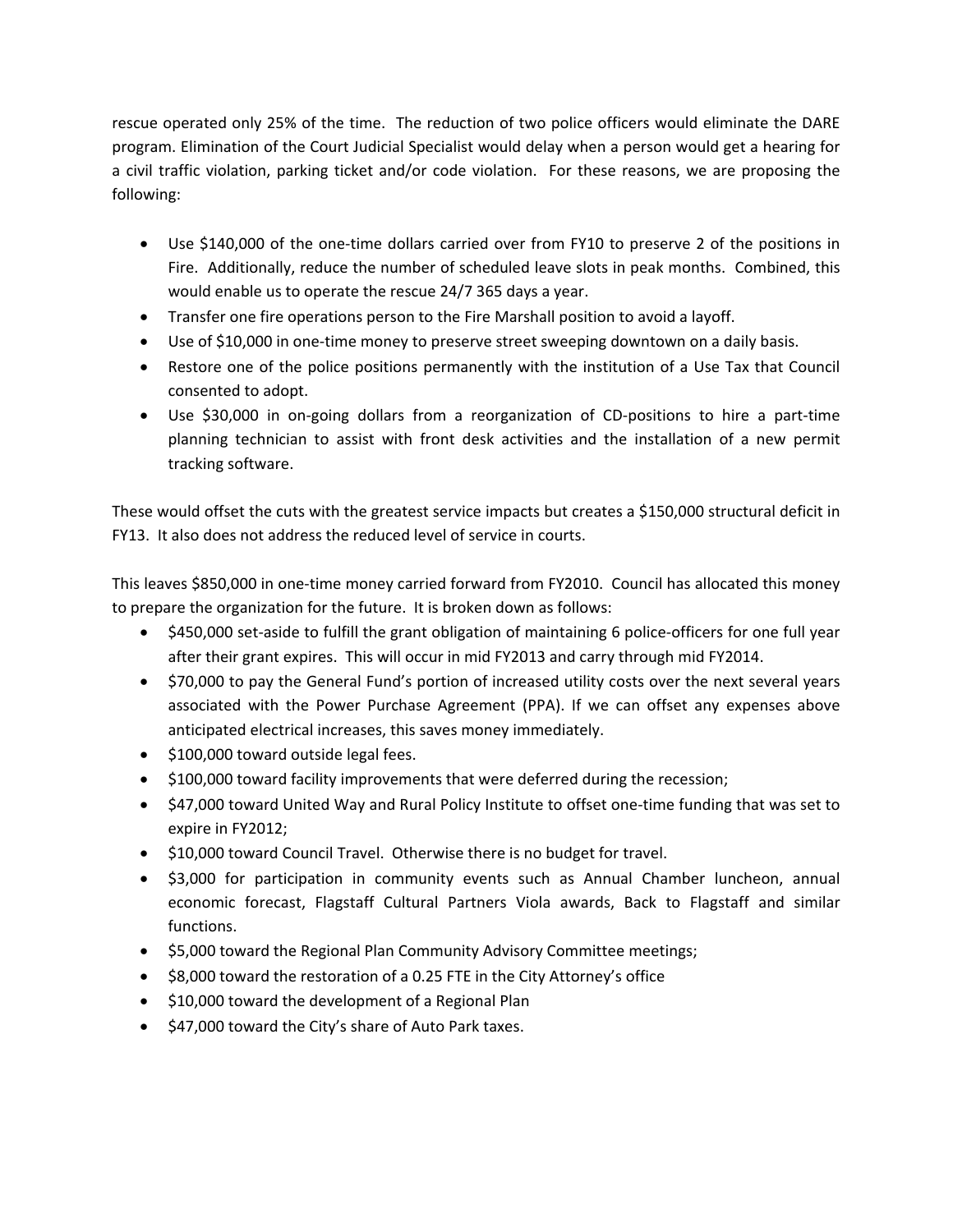Most of these expenses are operational expenses that may re-occur (particularly the police officers). Using this carry‐over money in this capacity; however, allows us more time to either recover our revenues or plan for the reduced expenditure.

There is another significant one‐time revenue/expenditure line item in the FY2012 budget that is unpredictable—Sawmill South bond payments. The municipal corporation inherited the improved parcels when the developer defaulted on their bond payments. These bond payments are estimated at approximately \$700,000 per year. We made the December 2010 and June 2011 payments using budgeted contingency funds in the current fiscal year. The goal was to eliminate this burden by selling the properties for what is owed on the bond. In July 2011, this property closed to a developer of campus housing. With this sale to Campus Crest, the City will recoup the \$700,000 spent in FY2011 and allow us to reallocate the \$700,000 budgeted in contingency for bond payments in FY2012. That is a \$1.4 million dollar swing. During the Council budget review, the Council agreed to use this money to further position ourselves for the future should it become available.

One of the principal unfunded expenditures in the future is the replacement of vehicles including fire engines (please reference the issue paper on this topic in the 'Issues and Updates' section). We have historically paid for replacement vehicles each year as money was available. With the recession, funds have not been available and most vehicle replacements were deferred. Therefore, the vast majority of the Sawmill dollars will provide a solid foundation for building a replacement fund for vehicles as they reach their useful life and must be replaced. It will provide greater planning and predictability. The other portion of the Sawmill funds would go toward election costs associated with various local elections in FY2012.

As I noted in my Budget Transmittal Letter last year, it is only possible to maintain the same level of services long term if we can address equipment, facilities, infrastructure and personnel. With the use of one‐time money (such as FY2010 carry‐over and Sawmill offset) towards these functions rather than operating costs, we are helping equipment and facilities. Another difficult policy choice we will need to look at is reducing facilities to a level we can maintain long-term. Parks fit this category. As we continue to decrease maintenance levels in parks, we tend to reach a decision point where it is preferred to have fewer parks with green grass and safe amenities than a lot of parks with spotty grass and dilapidated or closed amenities. Another issue paper on this topic can be found in the 'Issues & Updates' section of the budget book.

In terms of maintaining our infrastructure for the future, the November 2010 bond issue helps address infrastructure. This is a \$16 million dollar one‐time effort, but it does reduce the bleeding associated with deferring the maintenance of existing infrastructure. Lastly, as soon as possible, we need to start directing resources towards personnel. Municipal services are principally provided by people. If we are not able to maintain quality workers and/or suffer continual turnover due to non-competitive wages, service levels will suffer. The recession has been long and severe enough to limit employee choices; however, if we don't set the stage for addressing their needs, they will move as soon as the market bears. We must prepare the organization to make those adjustments and remain competitive.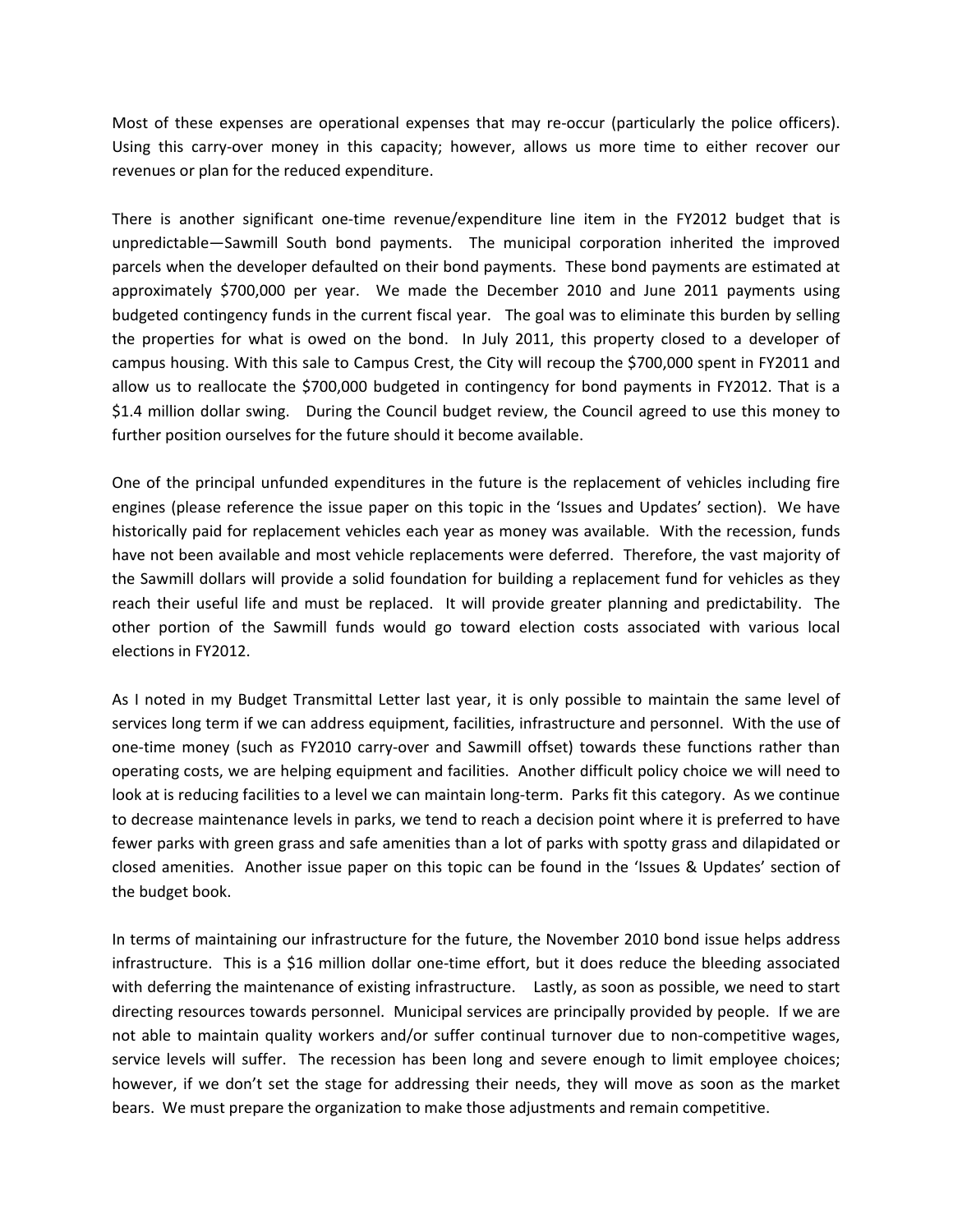#### Property Taxes

An important aspect of this year's budget is the status of property taxes. As expected, assessed values have dropped significantly. Recall that there are two types of property taxes with two formulas for determining assessed value (the value upon which the tax rate is applied). I'll start with secondary property taxes because they are easier to understand.

Secondary property taxes are used for the purposes of paying down general obligation debt. In Flagstaff's case, all of the debt is associated with voter approved projects such as the Aquaplex, the Fire Station relocation program, and Open Space projects. The assessed value for secondary property tax is based upon the "full cash value" (or appraised value) of the property. The full cash value most closely reflects the market value of a property. As we know, the market value for property has declined notably during this recession. On average, property values used for this fiscal year have dropped an average of 8.5%. Holding the property tax rate constant at \$0.8366 per \$100 in value, the City will see an approximately \$600,000 decrease in revenue. Despite this decrease in revenue, we are able to meet all debt obligations. Therefore, the average taxpayer will see an approximate 8.5% decrease in their secondary property tax levy (a.k.a. tax bill) from the City.

The revenue from primary property taxes goes to the General Fund and pays for public safety, administration and various municipal services such as parks, recreation and community development. The assessed value for primary property taxes is taken from a "limited cash value" formula. In other words, when values of homes were rising significantly, a formula was created to limit that rise so as to limit the increase in property taxes when the property tax rate remained the same. Therefore, the value of your house, for primary property tax purposes, is less than the "full cash value" (or appraised value). The limited increase is restricted to 2% increase in revenue on existing property plus new construction. For FY2012, the limited cash value of most property is still below the full cash value despite a drop in property values. In order to minimize further cuts in the General Fund, primary property tax revenues will be increased by 2% plus new construction. This will increase revenue from approximately \$5,000,000 to \$5,125,000.

The net change in property taxes between primary and secondary will be a decrease in the amount paid for a majority of taxpayers. The only exception would be where the full cash value of a property actually increased. This is pretty rare in this market.

#### Census Data and State Budget

In mid-March 2011, we received the Census data from April 2010. That data indicated that Flagstaff population had grown by approximately 24%. This growth rate mirrored the state of Arizona growth rate for the last decade. This was unexpected. State-shared revenue is based upon population. It was anticipated that Flagstaff, as a percentage of the State's population, would decrease. In reality, our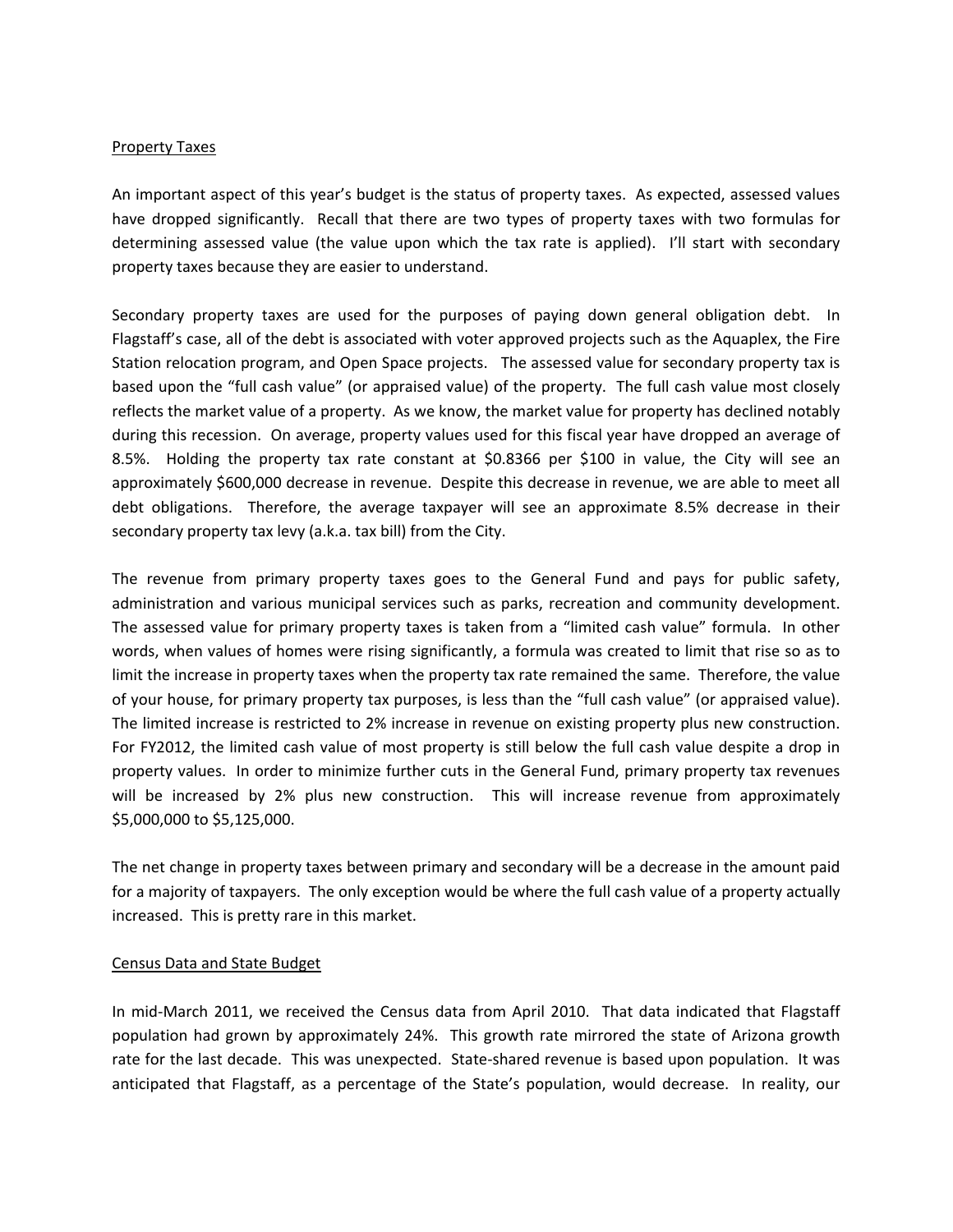percentage increased. We believe this is largely attributable to the undercount from the 2000 Census rather than an actual growth rate comparable to the State.

State shared revenue comes in four forms: sales tax, income tax, gas tax (HURF), and vehicle license tax (VLT). Based upon the Arizona League of Cities and Towns estimates, the City of Flagstaff should receive \$987,000 more than was anticipated when we put the Recommended Budget together. State shared revenue is considered on‐going (as opposed to one‐time) revenue for budgeting purposes.

This extremely good news was tempered by the State adopted budget. The State of Arizona continues to suffer significant losses in revenues. In order to balance their budget, they have made significant expenditure cuts or shifts. The legislature adopted a budget on April 1, 2011, after the City Manager's recommended budget to Council in April was prepared. The following outline changes to the final budget. In that budget, the State reduced the amount of money provided to Flagstaff by reducing HURF funds by approximately \$750,000. We had anticipated a \$250,000 cut to HURF funds when preparing the budget so \$500,000 of this was unanticipated.

We reduced the amount of new revenue sharing associated with the Census data by the \$500,000 cut associated with the State budget, so we had approximately \$487,000 in on‐going revenue to work with. Council allocated that money as follows:

- Shift the 2 firefighter funded with one‐time money to on‐going money (\$120,000);
- Offset the increase in health insurance premiums to employees (\$20 per month/per employee) (\$182,000) [for at least FY12].
- Restore the Call Taker position in dispatch (\$45,000);
- Restore the Court Judicial Specialist position (\$50,000);

These changes are focused on the City Manager's top fiscal policy of preserving FY10/11 service levels. Within that fiscal policy I have focused on maintaining service levels within public safety. This leaves about \$90,000 in ongoing revenue.

Also in the State budget, they changed the Arizona State Retirement System (ASRS) contribution formula from 50% employer and 50% employee to 47% employer and 53% employee. This reduces the amount of take‐home pay for an employee as they must now make a larger contribution to their retirement (in addition to an overall increase in premiums) for the same benefits. For the employer (in this case the City of Flagstaff), our expenditure is decreased by approximately \$160,000. As noted above, we must position ourselves to remain competitive for employees. Therefore, Council agreed to offset this compensation decrease in the General Fund (including PSRS employees) by utilizing the \$160,000 savings plus the \$90,000 in unallocated on‐going revenue associated with the Census.

As a further act of looking forward and planning, Council has created a "trigger" to restore between 0.6% and 1.2% of the 1.2% pay-cut employees took in May 2009 to help balance the budget. This